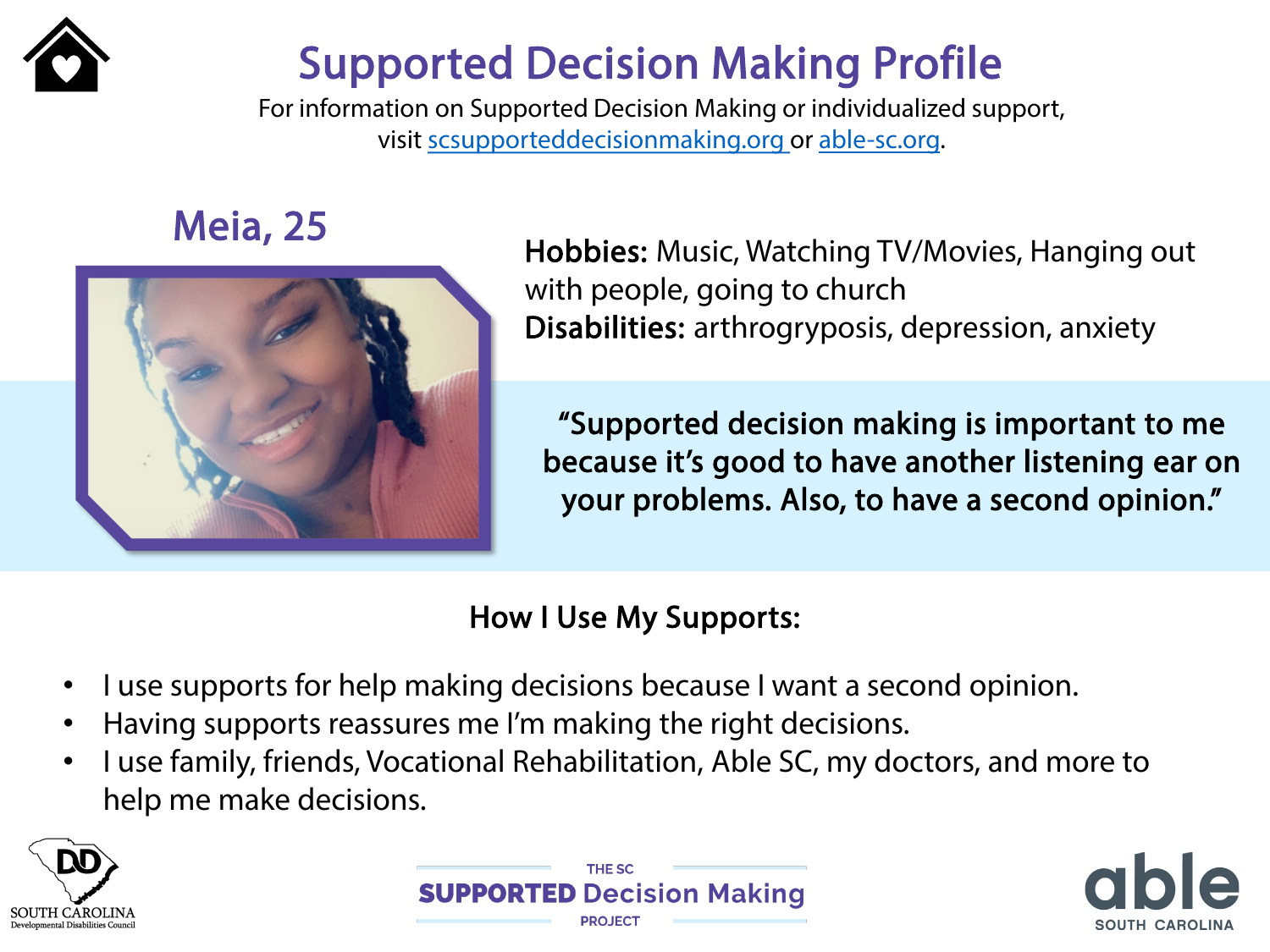# Financial Supported Decision Making Profile

For information on Supported Decision Making or individualized support, visit [scsupporteddecisionmaking.org](http://scsupporteddecisionmaking.org/) or [able-sc.org](https://www.able-sc.org/).



Meia, 25 Hobbies: Music, Watching TV/Movies, Hanging out with people, going to church Disabilities: arthrogryposis, depression, anxiety

> "Using supported decision making is a reassurance that I'm giving my money to the right people and places."

- One tip I've learned is to keep money on me at all times in case of emergencies.
- I ask friends, Vocational Rehabilitation, and the people at Able SC in order to help me make financial decisions.





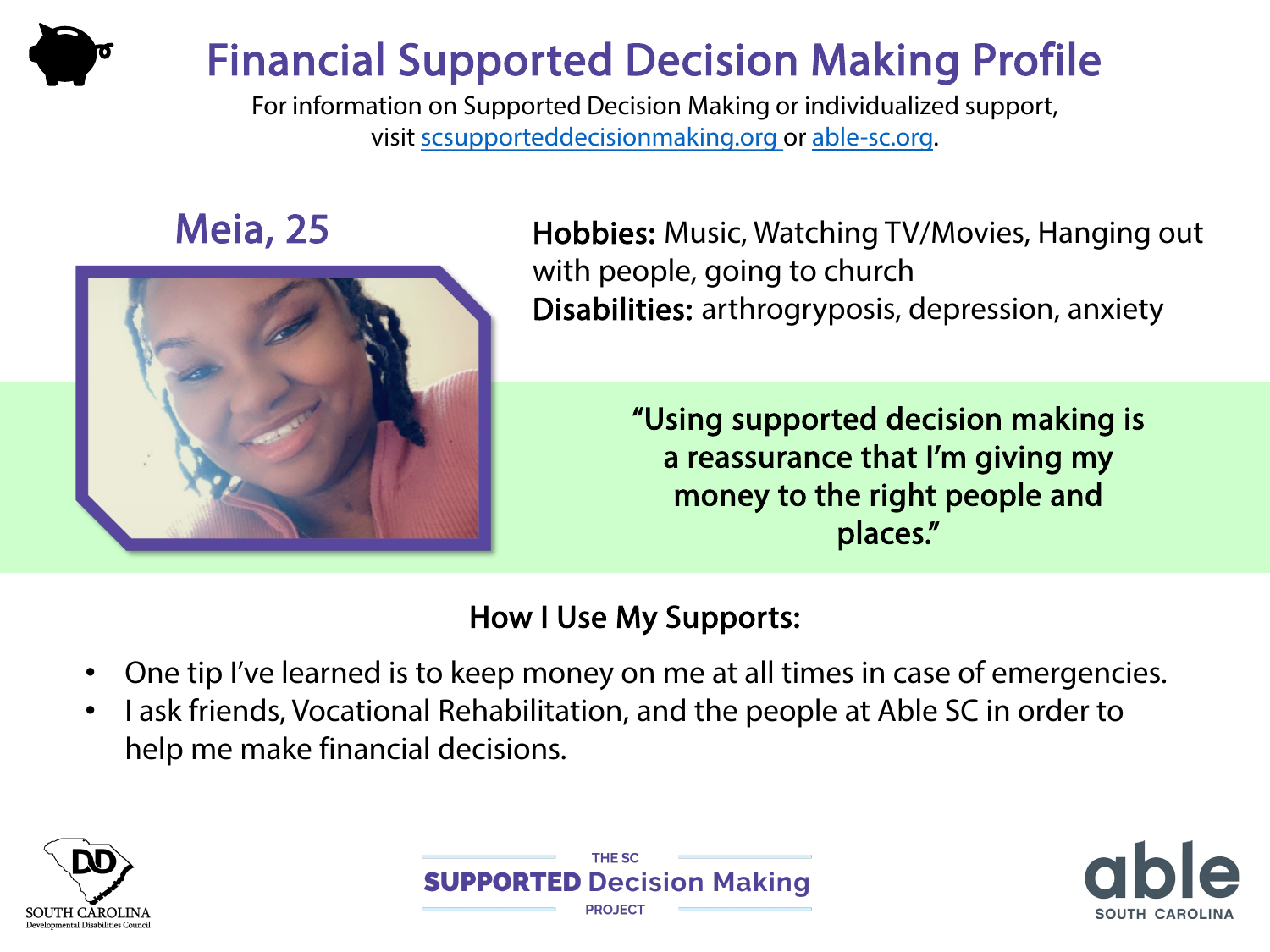

# Healthcare Supported Decision Making Profile

For information on Supported Decision Making or individualized support, visit [scsupporteddecisionmaking.org](http://scsupporteddecisionmaking.org/) or [able-sc.org.](https://www.able-sc.org/)

## Meia, 25



Hobbies: Music, Watching TV/Movies, Hanging out with people, going to church Disabilities: arthrogryposis, depression, anxiety

"With my health, I like to ask for second opinions on procedures and on the different medications I'm prescribed so they won't affect me in a negative way."

- I ask friends for their input on my medical decisions, but I mainly ask my doctors as well as my therapist.
- Getting a second opinion is important to me so I can make sure I'm as safe as possible.





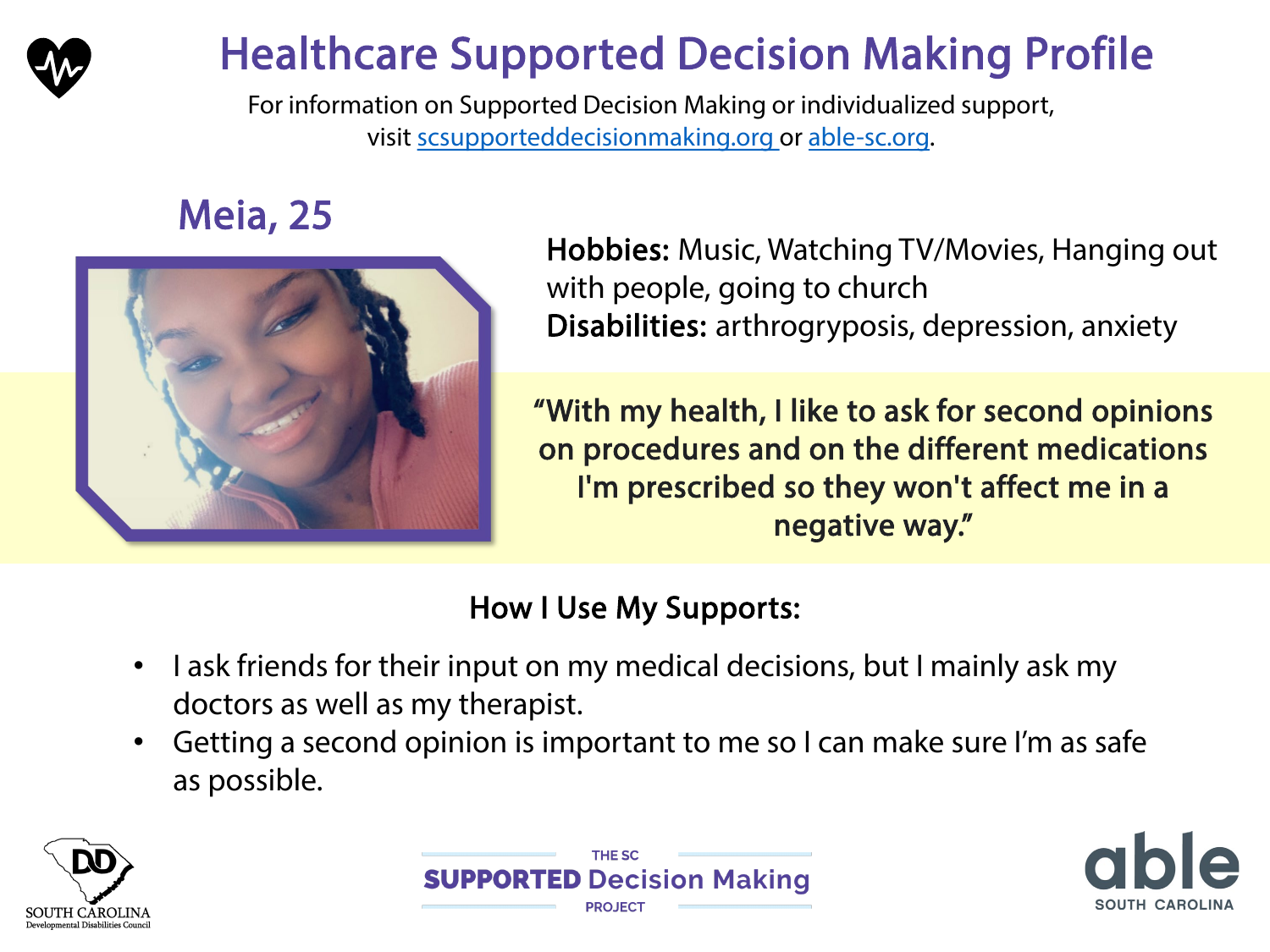## Education Supported Decision Making Profile

For information on Supported Decision Making or individualized support, visit [scsupporteddecisionmaking.org](http://scsupporteddecisionmaking.org/) or [able-sc.org.](https://www.able-sc.org/)



Meia, 25 **Meia, 25** Hobbies: Music, Watching TV/Movies, Hanging out with people, going to church Disabilities: arthrogryposis, depression, anxiety

> "Having a support system in grade school helped me advocate for myself when I entered college because I didn't have as much support then."

- Being included in the decision making process gave me the skills I needed for college.
- Using supports to make decisions about the college I attend meant I was able to ensure the college had the classes I needed to better my future.
- Having a support system meant I was able to get my accommodations.





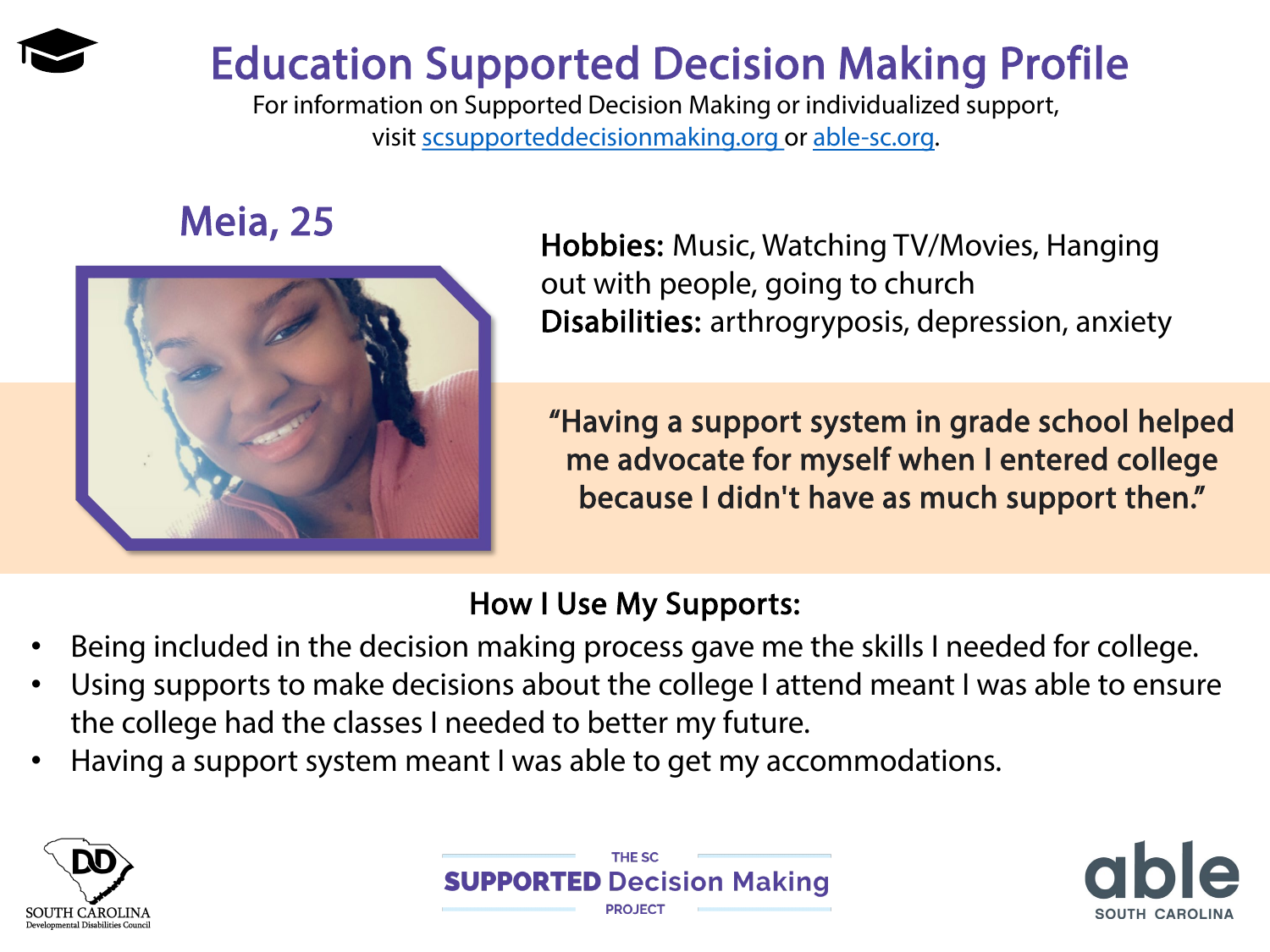

For information on Supported Decision Making or individualized support, visit [scsupporteddecisionmaking.org](http://scsupporteddecisionmaking.org/) or [able-sc.org](https://www.able-sc.org/).



**Meia, 25**<br>Hobbies: Music, Watching TV/Movies, Hanging out with people, going to church Disabilities: arthrogryposis, depression, anxiety

> "I want to make sure that I'm with someone who loves me, respects me, and cares for me."

- I ask family and friends for advice because they may see something in a person that I don't .
- I also ask my therapist for their input on the people I choose to date and be friends with.





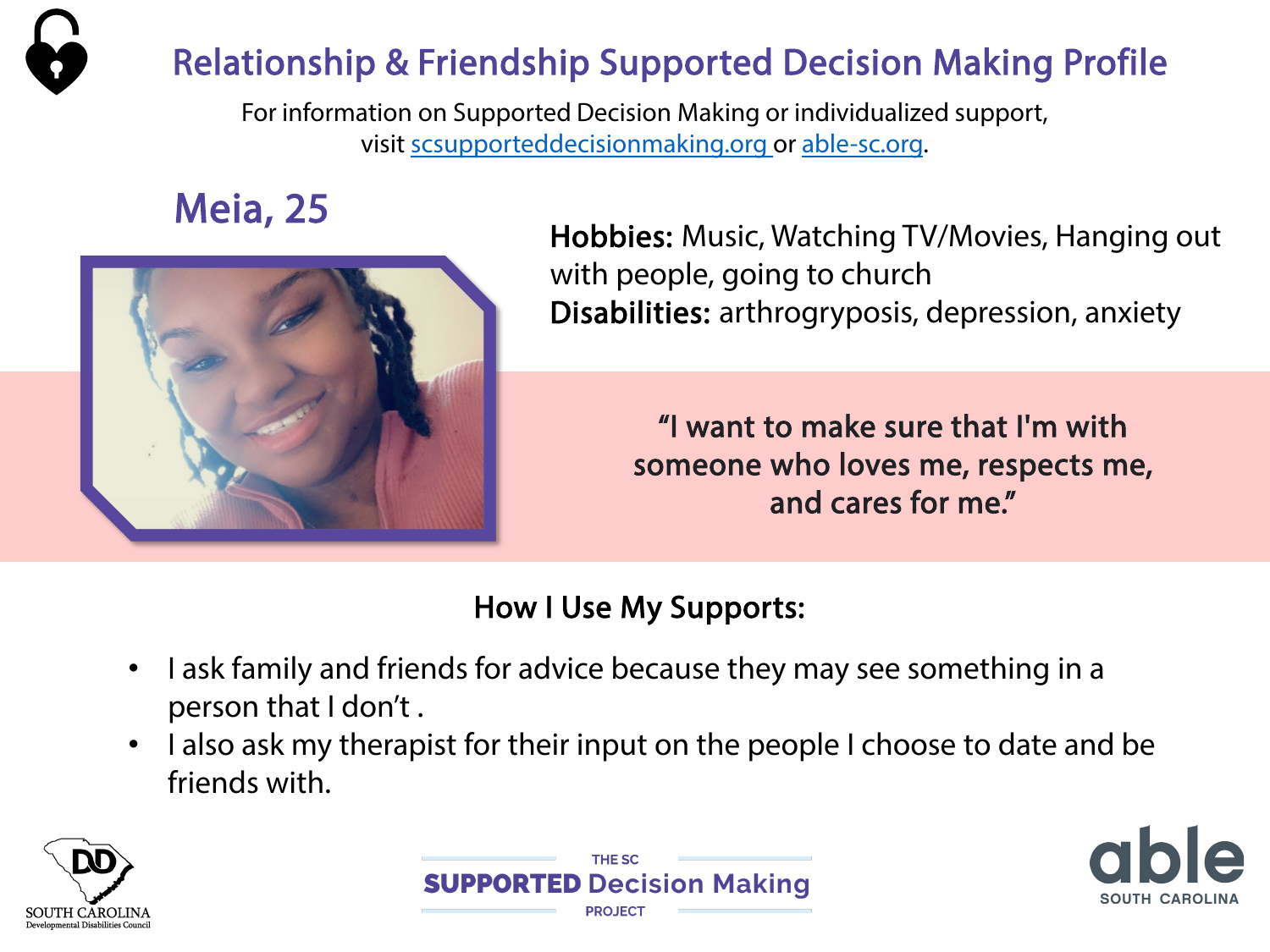# Employment Supported Decision Making Profile

For information on Supported Decision Making or individualized support, visit [scsupporteddecisionmaking.org](http://scsupporteddecisionmaking.org/) or [able-sc.org.](https://www.able-sc.org/)

## Meia, 25



Hobbies: Music, Watching TV/Movies, Hanging out with people, going to church Disabilities: arthrogryposis, depression, anxiety

"It's important to use supported decision making when making career decisions in order to ensure that whatever employer I'm working for is following all laws of the ADA."

- I ask family, friends, and romantic partners for their input on making my career decisions.
- I rely on organizations such as Vocational Rehabilitation and Able SC in order to make career decisions.